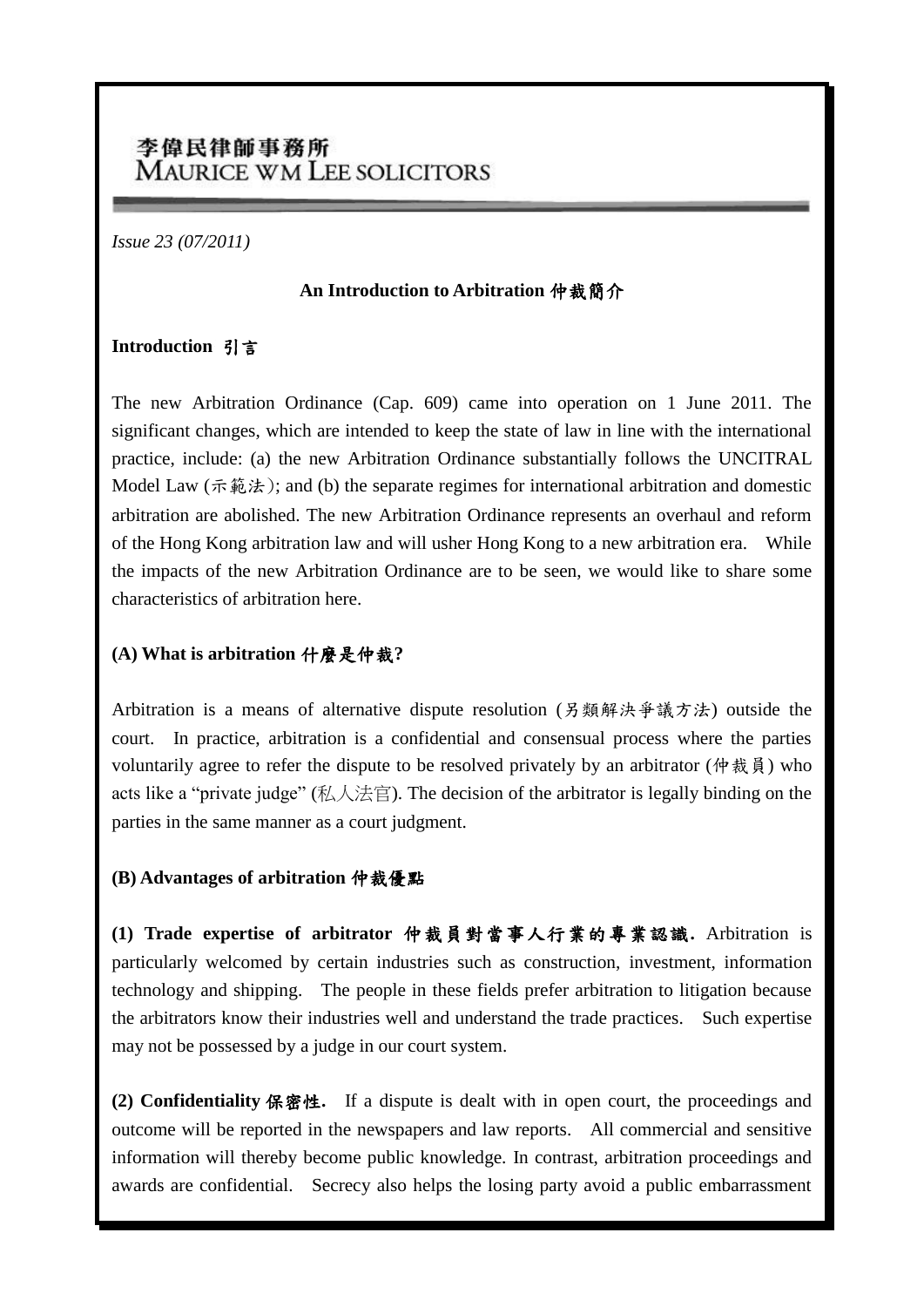to his reputation.

**(3) Costs** 費用**.** Costs issue is significant to businessmen. Arbitration offers certain procedural flexibilities which will permit the users to manage and control their legal costs. The users may choose an arbitrator at a fee to be agreed in advance. Also, the users could appoint a single arbitrator rather than 3 arbitrators and opt for less formal arbitration rules and procedures in order to save costs.

**(4) Speed** 進度**.** Fair and speedy resolution of dispute by arbitration remains the objective of the new Arbitration Ordinance. The users are free to agree on how the arbitration proceedings will be conducted. For example, if the parties do not wish to conduct oral hearing, they may request the arbitrator to dispense with oral hearings and proceed with a determination based on "arbitration by documents" (文件仲裁) only.

**(5) Finality** 終極裁決**.** Hong Kong courts adopt the ruling not to intervene the arbitral awards (仲裁裁決**)**. When an award has been made by the arbitrator for the parties, the decision is regarded as final and conclusive unless, for instance, (i) the arbitration agreement is invalid; (ii) the subject matter is not arbitrable; and (iii) the proceedings or award are based upon fundamentally wrong legal principles.

#### **(C) Disadvantages of arbitration** 仲裁缺點

**(1) Matters relating to a third party** 與第三者有關之事宜**.** Since arbitration is purely a consensual process between the two parties, an arbitral order or award cannot have any effect on a third party without the court's intervention. Unlike court proceedings, a third party witness may refuse to give oral evidence before an arbitrator if he does not wish to.

**(2) Precedent** 先例**.** When a court judge considers a judgment, he is bound by case law of similar facts and legal principles made previously by the higher courts. In contrast, arbitrators are not bound by any previous decision (i.e. precedent 先前案例) and each case can be considered by the arbitrator on its own merits. The downside is that the arbitration outcome may vary from case to case and thus lack certainty and consistency.

**(3) Costs** 費用**.** Arbitration costs are not necessarily low. The users must be careful in managing costs throughout the proceedings. In a High Court case *Brunswick Bowling & Billiards Corporation v Shanghai Zhonglu Industrial Co. Ltd* [HCCT 66/2007], the court learnt that each party incurred more than US\$10 million as legal costs in the arbitration for a commercial dispute involving about US\$90,000 only. Rigid application of rules and procedures may render the arbitration costs disproportionate to the amount in dispute. For court proceedings, parties do not have to bear the costs of a court judge. In arbitration, parties